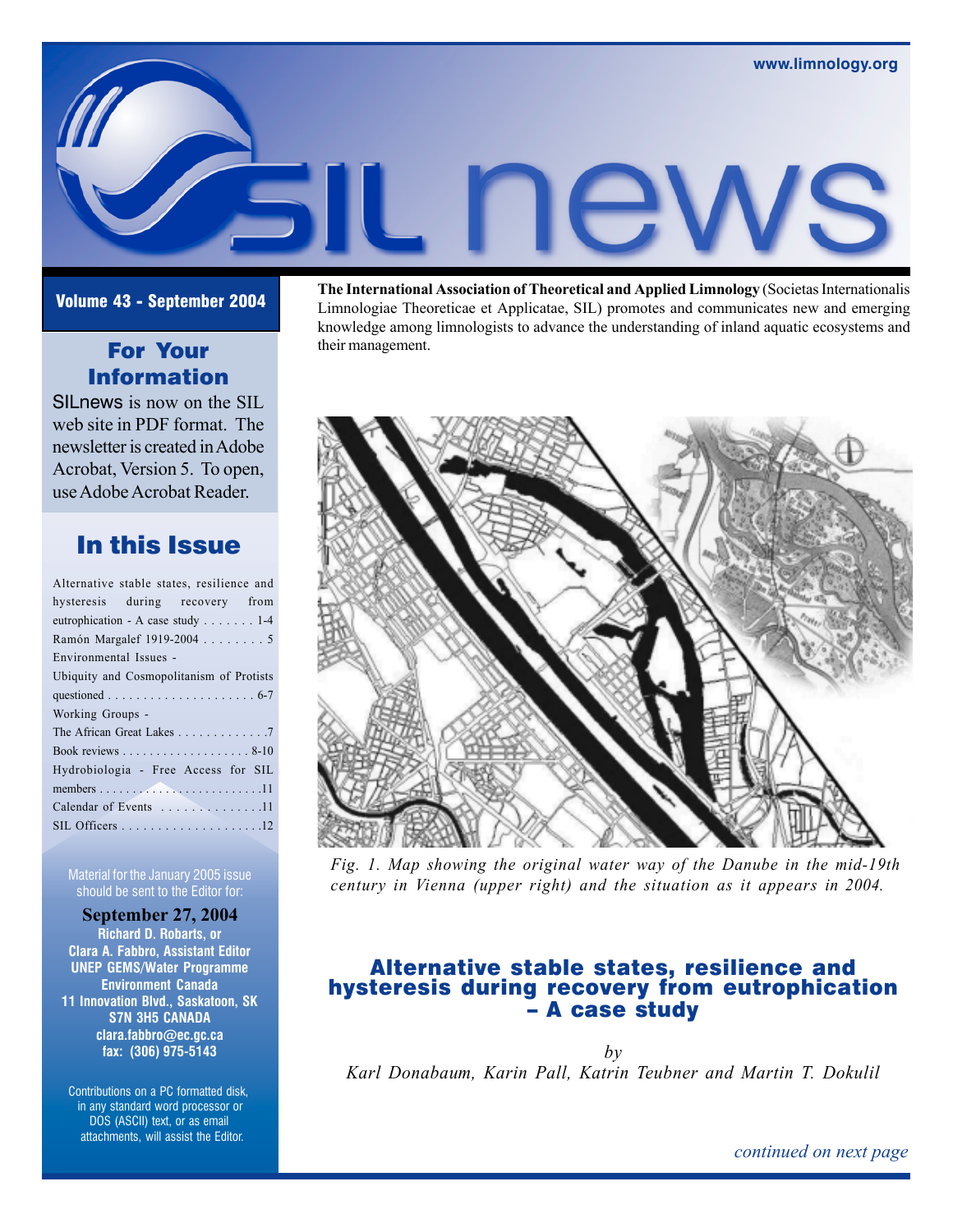The concept of alternative stable states has been developed during the last 15 years. Several field observations supported the theory, summarized in Scheffer (1998) and Dokulil and Teubner (2003). The hypothesis proved useful especially for shallow lake ecosystems in the form of bistability when a clear water, macrophyte-dominated stage alternates with a turbid, algal-dominated phase. These two situations may be seen as alternative stable equilibria where macrophyte domination occurs at low nutrient levels while algal domination prevails at elevated nutrient quantities. At intermediate nutrient concentrations both stable states are possible. The switch from one to the other can occur as a catastrophic shift, or an ecosystem may oscillate between the two equilibria over prolonged periods of time. Alternative stable states can also be used as a conceptual basis for successfully managing shallow lake ecosystems (Moss *et al.* 1997).

Rapid changes in a shallow, urban lake in Vienna (Austria) from macrophyte domination to a turbid state, characterized by high biomass of filamentous cyanobacteria (Dokulil and Mayer 1996), have been interpreted as a shift to a new equilibrium. An integrated lake management concept was developed to reverse these eutrophication effects (Donabaum *et al.* 1999; Dokulil *et al.* 2000).

Regulation of the River Danube at Vienna in 1875 resulted in the isolation of parts of the main river channel (Fig. 1). The remaining backwater, known as 'Old Danube', became almost entirely dependent on groundwater seepage and precipitation because there was no natural surface inflow or outflow. The lake soon developed into a famous recreational resort and has progressively been engulfed by the city. The nearby River Danube and especially the impoundment New Danube, which was built to protect the city from flood events, both influence the direction and dynamics of the ground water. Today, Old Danube is a shallow urban lake within the city of Vienna and a very popular recreational area (Fig. 1 and Table 1).

*Table 1. Morphometric data for Old Danube.*

| Altitude                     | 157 m a.s.1.                    |
|------------------------------|---------------------------------|
| Area                         | $1.583 \,\mathrm{km^2}$         |
| Volume                       | $3.697 \times 10^6 \text{ m}^3$ |
| Maximum depth                | 6.8 m                           |
| Mean depth                   | 2.33 m                          |
| Mean theoret. retention time | 190 days                        |

Prior to 1990 the water was clear with high Secchi-disk transparencies, frequently down to the bottom. Large areas were covered with submerged macrophytes substantially influencing nutrient dynamics by their storage capacity. The dominant species were *Myriophyllum spicatum* L. and *Potamogeton pectinatus* L. The Charophytes *Nitellopsis obtusa* (DESV. IN LOIS) J. GROVES, *Chara tomentosa* L. and *Chara hispida* WOOD were also abundant. Over the years organic-rich

sediments have accumulated in several areas on top of the fluvial deposits as a result of internal processes. Parts of these sediments became anoxic because of respiration and reduced water exchange (Löffler 1988).

The first symptoms of severe water quality deterioration were detected during routine monitoring in the late 1980s. The filamentous cyanobacteria *Limnothrix redekei* (VAN GOOR) MEFFERT was first recorded in water quality samples in 1992. By early 1993 the lake had shifted to a turbid state dominated by the filamentous, cyanobacterial species *Cylindrospermum raciborskii* (WOLOSZ) SEENAYYA ET SUBBA RAJU, which potentially can fix atmospheric nitrogen. This species also can produce cyanotoxins harmful to people and may also affect trophic interactions (Dokulil and Mayer 1996; Mayer *et al.* 1997). In 1993 and 1994 only remnants of the macrophyte and charophyte populations remained (Dokulil and Janauer 1995).

Substantial nutrient flux from non-point sources, such as leaking septic tanks and elution from a near-by former dump site, were believed to be responsible for the rapid shift from clear water to turbid water state. Nutrient inputs originating from the excretion of waterfowl and from recreational activities probably had a minor influence. Due to large stocks of benthivorous (Cyprinids) and planktivorous fish in Old Danube, background turbidity was high and abundance of larger zooplankton species was low. The zooplankton was dominated by rotifers, small cladocerans and copepods.

The triggering factor for the shift, however, was the water level dynamics in the second half of the 20th century (Fig. 2). The reduction in water level fluctuation and a permanent higher water level since the late 1970s in combination with nutrient influx, were assumed to be the main reasons for the disappearance of the macrophytes, similar to observations by Blindow *et al.*(1993).



*Fig. 2. Water level dynamics in Old Danube for the years 1958-2003. The bold line indicates the average annual water level. Annual ranges are given by the white area around the average.*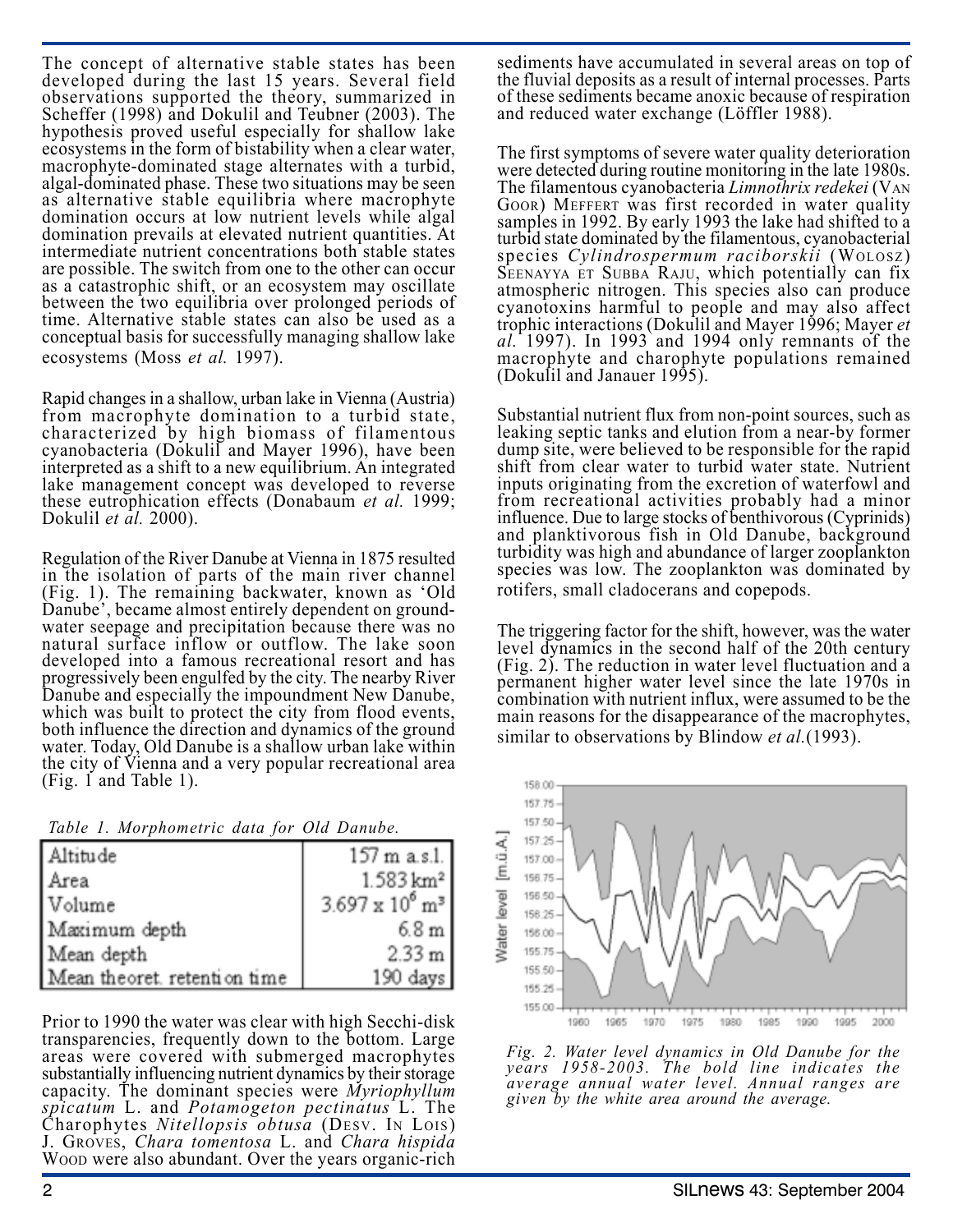Because of the high awareness by the citizens of Vienna, a sound restoration concept quickly had to be developed and implemented, including external as well as internal measures. As a first internal countermeasure, flushing was applied by exchanging half the basin volume with water of lower nutrient concentrations from the impoundment New Danube in the winter of 1993. External measures included expansion and repair of the sewerage network as well as proper instructions for the pumping wells installed in the area of the former dump site to keep nutrient enriched ground water away from the lake.

After careful consideration of several restoration techniques commonly used, the Riplox-method was selected as the main internal restoration measure (Ripl 1976). It was implemented in the spring of 1995 and 1996 (Fig. 2).  $FeCl<sub>3</sub>$ , buffered with limestone, was added to remove phosphorus and suspended material by chemical and mechanical flocculation. In a second step,  $Ca(NO<sub>3</sub>)<sub>2</sub>$  was added to the sediments to enhance nitrate oxidation. Nitrate is reduced to elemental nitrogen by anaerobic denitrification. Organic mud is oxidized to carbon-dioxide and water. Consequently, the oxygen deficit caused by heterotrophic metabolism decreases. Thus, prolonged anoxic conditions near the sediment surface can be avoided and internal loading reduced.



*Fig. 3. Development of Secchi-depth in Old Danube from 1994-2003. The periods of experimental impacts are indicated by arrows.*

Immediately after the Riplox treatment, which can be seen as a whole lake experiment, Secchi-depth significantly increased (Fig. 3) and concentrations of total phosphorus and chlorophyll-a dropped considerably. The composition of the phytoplankton assemblage shifted from cyanobacteria towards diatoms and green algae, accompanied by an increase in the relative biomass contribution of heterotrophic bacteria (Kirschner *et al.* 1998) and zooplankton. This re-structured plankton community had an enhanced phosphorus accumulation efficiency and acted as a sink for phosphorus in a reduced total pool size (Teubner *et al.* 2003). The period of intermediate nutrient concentrations from 1997-2000 was characterised by the continued abundance of filamentous cyanobacteria, poor growth of macrophytes and slow increase in the abundance of larger species of zooplankton.

This time period can be seen as the resilient phase of the ecosystem during recovery. It may also be seen as a unstable situation where shifts in any direction are possible.

To push the system further in the desired direction, biomanipulation was attempted. For several reasons, large-scale fish removal was not possible in Old Danube, but predators like *Aspius aspius* L. and pike perch (*Stizostedion lucioperca* L.) were stocked to reduce bleak (*Alburnus alburnus* L.) and other planktivorous fish. We tried to enhance macrophyte growth by planting submerged macrophytes but light was still the limiting factor. To enhance the underwater light intensity in areas where macrophtes grow, the water level was artificially lowered by 30 cm between February and May from 2002 onwards. Within two years this treatment resulted in a dramatic increase of macrophyte coverage, mainly consisting of *Myriophyllum spicatum* L. (Fig. 4). Annual total phosphorus further decreased to 19 µg l-1, chlorophyll-a to 8 µg l-1**,** and Secchi-depth increased to 2.6 m in 2003. Phytoplankton became dominated by chrysophytes in spring and by a mixture of green algae, coccal cyanobacteria and cryptophyceans in summer.



*Fig. 4. Sequence of annual changes of macrophyte biomass as dry matter and phytoplankton biovolume as mg fresh weight per litre for the year 1987, and from 1994-2003.*

The hysteretic response of Old Danube to environmental changes is summarised in Fig. 5. The path during deterioration is significantly different from that during the recovery phase back to macrophyte domination indicating the resilience of the system against perturbations. Results are overlaid on observations from a number of other lakes. A range of deep stratifying oligotrophic to hypertrophic shallow polymictic lakes (shaded sigmoid in Fig. 5) follow the typical forward and backward pattern expected for this relationship. Annual average long-term data from a macrophytedominated water body (Neue Donau, ND) and a turbid lake (Neusiedlersee, NS), marked individually by elliptical envelopes, deviate from these expectations and can be delineated by a line of 3 TP to 1 Chl-a (Dokulil and Teubner 2003). These lakes and situations are, therefore, characterized by low Chl-a:TP ratios. Overlap to the 'regular' pattern or transition to another stable state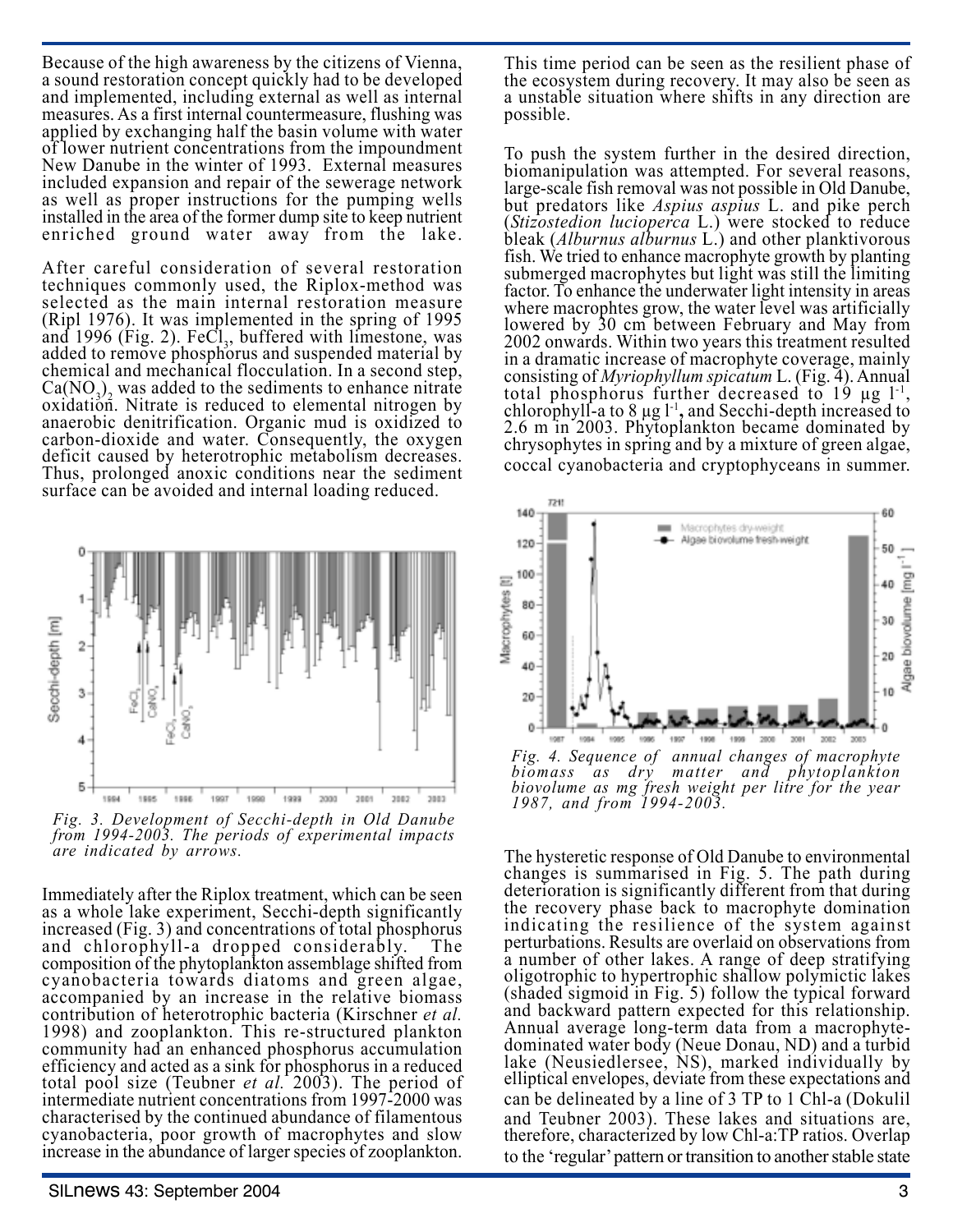is seen, especially in Old Danube. The macrophyte dominated years from 1987-1990 were characterized by low Chl-a:TP ratios, while the following years of eutrophication and restoration coincided with the typical expectations for Chl-a to TP. Although Old Danube is now back to the macrophyte-dominated stable state (Figs. 4 and 5), Chl-a to TP ratios are not back to what was typical before the shift or what is common in other macrophyte- dominated lakes. For further discussion and other examples see Dokulil and Teubner (2003).



- Deep stratifying mesotrophic lakes Old Danube (AD) Polymictic eutrophic lakes
- Polymictic hypertrophic lakes ٠

*Fig. 5. Conceptual log-log plot of TP versus Chl-a indicating the time sequence of events in Old Danube overlaid on observations from many lakes covering deep oligotrophic to shallow polymictic lakes from Austria and Germany (shaded area). Elliptic envelopes surround data from the macrophyte-dominated New Danube (AD) and the turbid shallow Neusiedlersee (NS) for comparison.*

All in all, the Old Danube case study has once more verified the theory of alternative stable states which was used successfully for the recovery of this urban lake. Moreover, long-term investigations indicated significant resilience of the system against changes and hysteretic behaviour during the recovery phase.

#### Acknowledgments:

This study was supported by several grants from the Municipal Department – 45 (Water Management - Vienna). We would like to thank all of the numerous collaborators and the Municipal Department for permission to publish this paper.

### References cited:

Blindow, I., Andersson, G., Hargeby, A. and Johannson, S. 1993. Longterm pattern of alternative stable states in two shallow eutrophic lakes. *Freshwat. Biol.* **30**:159-167.

Dokulil, M.T. and Janauer, G.A. 1995. Alternative stable states during eutrophication of a shallow urban lake in Vienna, Austria. 6th International Conference on the Conservation and Management of Lakes – *Kasumigaura '95*. *Proceedings.* **2**:730-733.

Dokulil, M.T. and Mayer, J. 1996. Population dynamics and photosynthetic rates of a *Cylindrospermopsis* - *Limnothrix* association in a highly eutrophic urban lake, Alte Donau, Vienna, Austria. *Algalo. Stud.* **<sup>83</sup>**:179-195.

Dokulil, M.T. and Teubner, K. 2003. Eutrophication and restoration of shallow lakes – the concept of stable equilibria revisited. *Hydrobiologia.* **506-509**:29-35.

Dokulil, M.T., Teubner, K. and Donabaum, K. 2000. Restoration of a shallow, ground-water fed urban lake using a combination of internal mangement strategies: a case study. *Arch. Hydrobiol. Spec. Issue Adv. Limnol.* **55**:271-282.

Donabaum, K., Schagerl, M. and Dokulil, M.T. 1999. Integrated lake management to restore macrophyte domination. *Hydrobiologia*, **395/ 396**:87-97.

Kirschner, A.K.T., Ulbricht, T., Steitz, A. and Velimirov, B. 1998. Material fluxes through the procaryotic compartment of a eutrophic backwater creek of the river Danube. *Aquat. Microb. Ecol*. **17**:211-230

Löffler, H. 1988. Alte Donau. Limnologische *Projektstudie Ökosystem Alte Donau*. Endbericht, 272 S.

Mayer, J., Dokulil, M.T., Salbrechter, M., Berger, M., Posch, T., Pfister, G., Kirschner, A.K.T., Velimirov, B., Steitz, A. and Ulbricht, T., 1997. Seasonal successions and trophic relations between phytoplankton, zooplankton, ciliates and bacteria in a hypertrophic shallow lake in Vienna, Austria. *Hydrobiologia.* **342/343**:165-174.

Moss, B., Madgwick, J. and Phillips, G. 1997. A guide to the restoration of nutrient-enriched shallow lakes. – Broads Authority UK. 180 pp., ISBN 0-948119-29-2.

Ripl, W. 1976. Biochemical oxidation of polluted lake sediment with nitrate. A new restoration method. *Ambio.* **5**:112-135.

Scheffer, M. 1998. Ecology of shallow lakes. Chapman & Hall*,* London*,* 357pp.

Teubner, K., Crosbie, N.D., Donabaum, K., Kabas, W., Kirschner, A.K.T., Pfister, G., Salbrechter, M. and Dokulil, M.T. 2003. Enhanced phosphorus accumulation efficiency by the pelagic community at reduced phosphorus supply: A lake experiment from

bacteria to metazoan zooplankton. *Limnol. & Oceanogr.* **8**:1141-1149.

*Karl Donabaum* Donabaum & Wolfram OEG Zentagasse 47 A-1050 Wien, Austria *karl.donabaum@donabaum-wolfram.at*

*Karin Pall* Systema Bio- und Management Consulting GmbH Bensasteig 8 A-1140 Wien, Austria *systema@aon.at*

*Katrin Teubner and Martin T. Dokulil* Institute for Limnology Austrian Academy of Sciences Mondseestrasse 9 A-5310 Mondsee, Austria *katrin.teubner@oeaw.ac.at martin.dokulil@oeaw.ac.at*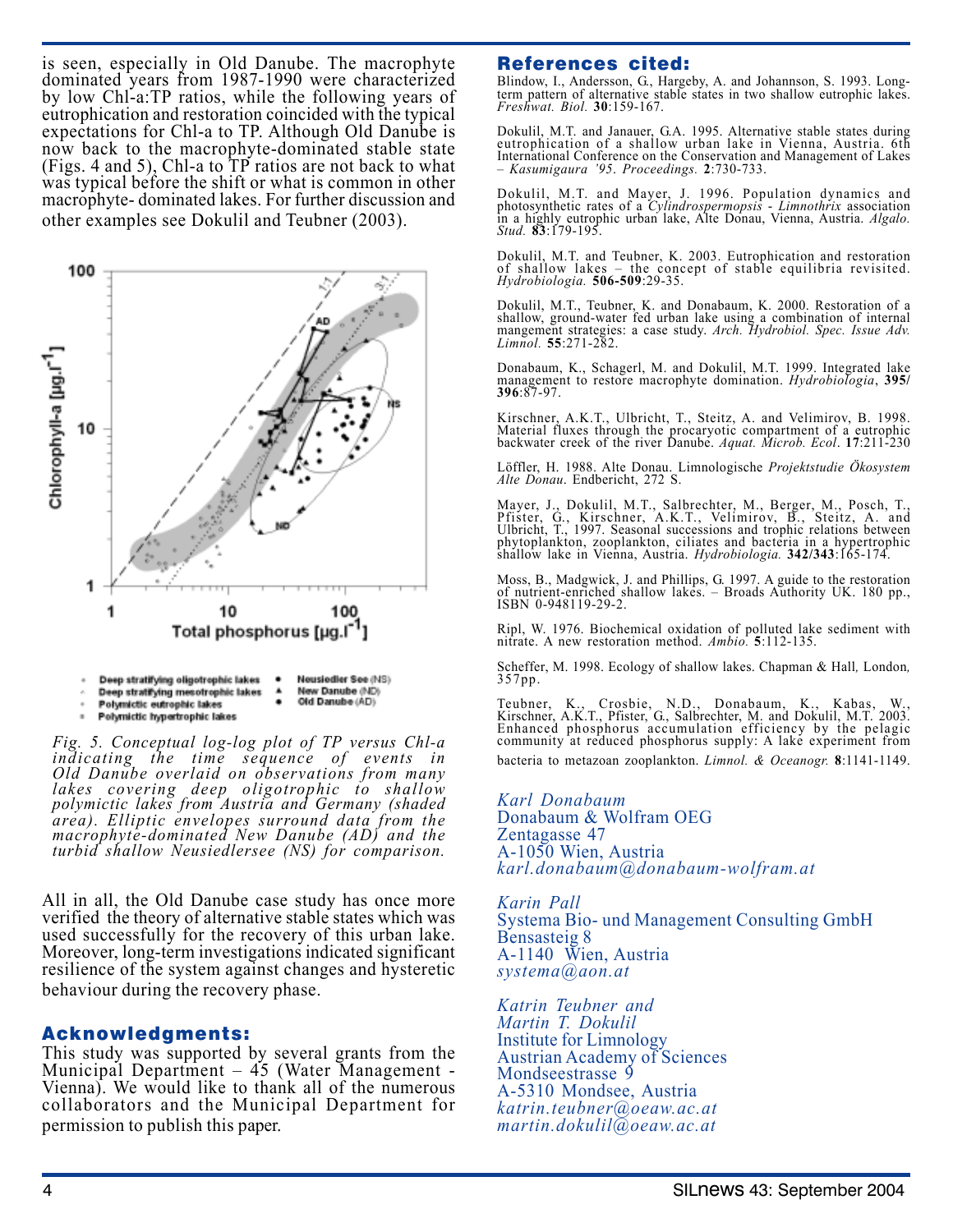

*Professor Ramón Margalef in his office at the Department of Ecology, University of Barcelona, November 1987.*

# Ramón Margalef 1919 - 2004

"To speak of Ecology is to speak about Margalef, but to speak of Margalef is certainly more than to speak of Ecology". These were the first words used by Spanish Oceanographer, Josefina Castellvi upon introducing Margalef on the reception of the last award Margalef received; the Gold Medal of the Catalan Government on October 7, 2003. And I obviously think that these were the fairest words to describe the career of Margalef, extending from his contributions to Ecology to the human being who will be never forgotten by the many people who had the good fortune to interact with him.

Margalef will be remembered by his many contributions to limnology and oceanography, but also to ecological theory (e.g., Perspectives in Ecological Theory 1968). Overall, he published more than 400 papers and 12 books. His contributions to teaching were outstanding. He wrote the book Ecología, first published in 1974, and later Limnología in 1983, which advanced the teaching and the development of ecology and limnology not only in Spain, but also in other Spanish-speaking countries.

Margalef was a pioneer. He was the first ecology professor in Spain, as well as the first Spaniard to attend and participate in SIL meetings in the fifties and sixties. He was also the first ecologist to connect information theory with ecological theory. He had many other firsts as well. This was being done with few resources and a lot of enthusiasm and intelligence. He used to say that "In the University pond there is enough interest for a thesis to be done", and he was not a preacher of empty words. As an example, he built his own microscope from spare parts in post-war Spain of the 40s. Equipped with a bicycle, a net and a bag filled with empty aspirin tubes, he sampled many waterbodies throughout Spain for the first time.

He received many awards during his long career. I will only include in this long list two which could be the most important for those involved in aquatic ecology. These were the Huntsman Prize of Biological Oceanography (1980) and the Naumann-Thieneman Medal of the International Society for Limnology (1989). However, he did not like receiving prizes, reasoning that "It is related to age" and "Criticisms are more stimulating than recognition". Those who interacted with him are unanimous in feeling that Margalef had unusual generosity and humility; two exceptional virtues among scientists. Many stories have been related these days that involved his openness in listening to someone coming to him with a question, or asking him for help. He always had a refreshing, unique view of the situation when replying to these questions. Many times, even without catching the complete meaning of his reply, the interaction resulted in the encouragement and formulation of other related questions that were even more stimulating than the first one. That was the way that Margalef saw his role as a professor.

Margalef had an encyclopaedic knowledge on the organisms inhabiting fresh and marine waters. This is impressively demonstrated in his book, Limnología. To him, the organisms were not static, but were part of a unified entity that also included the physical and chemical environment. He described the mechanisms of plankton succession and the role of physical processes in structuring plankton communities, contributing not only to the expansion of limnology, but also of oceanography.

Professor of professors, Margalef supervised 36 doctoral theses between 1971 and 1990. Many of his former students are now spread in universities and research centers throughout Spain and Latin America. He also helped to train many non-academic ecologists, who also feel somewhat orphaned without him. Moreover, he stimulated the formation of the Spanish Society for Limnology in 1981 by encouraging a group of young and enthusiastic limnologists to take the Society in their own independent direction. This was yet a further indication of his way of leading science and life.

Ramón Margalef passed away on May 23, 2004. He died quietly, just as he carried out his research and taught his many students. His beloved wife, Maria Mir, also a biologist with whom he had four children and published several joint scientific contributions, survived him only seven days. May the two of them rest in peace.

#### References Cited:

Margalef, R. 1968. Perspectives in Ecological Theory, University of Chicago Press. 111 pp.

Margalef, R. 1974. Ecología. Omega, Barcelona. 951 pp.

Margalef, R. 1983. Limnología. Omega, Barcelona. 1120 pp.

*Sergi Sabater* On behalf of the Spanish Society for Limnology (AEL) Spain *sergi.sabater@udg.es*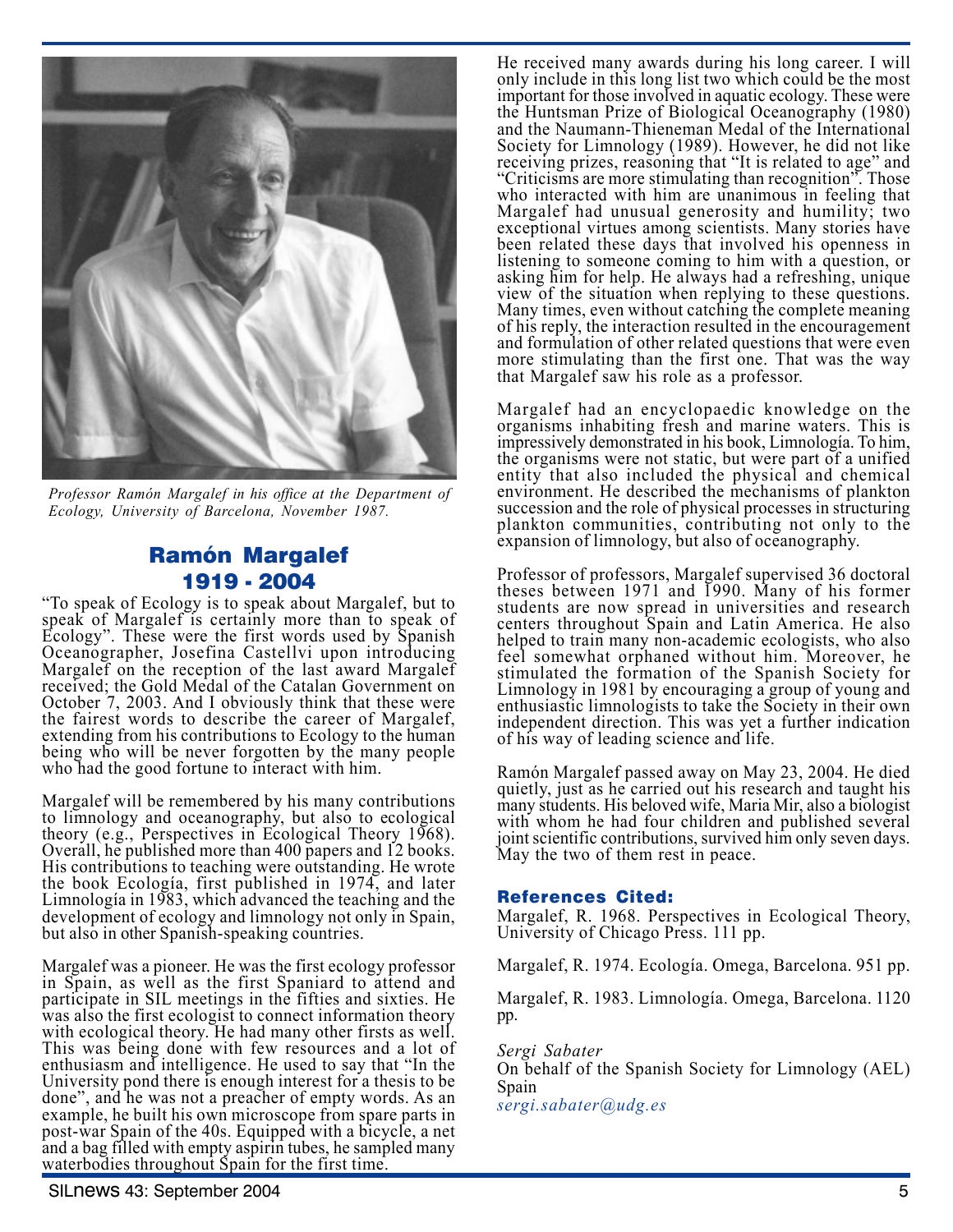# Environmental Issues

## Ubiquity and Cosmopolitanism of Protists Questioned

This brief article is based on a recent review that contained a detailed discussion of ubiquity and cosmopolitanism of protists and literature evidence (Foissner 2004). Further, this review commented on bacteria and microfungi for which, due to new molecular methods, there now seems to be a restricted distribution of certain taxa.

As early as 1913, Beijerinck, a Dutch microbiologist, formulated his famous metaphor "in microorganisms, everything is everywhere, the environment selects". Quickly this phrase became a fundamental paradigm in microbial and protistan ecology, likely driven by the intuitive view that such minute organisms must have simple ecologies. Although this was soon disproved, Beijerinck's view survived, especially among ecologists. The few taxonomists who opposed an overall cosmopolitanism of protists were largely ignored, in spite of the good evidence they presented. Only when biodiversity research became fashionable did the problem actually become new, especially because newly developed molecular methods showed that many morphospecies of small organisms, such as bacteria, protists, rotifers and microcrustaceans, are composed of several species with sometimes distinct areals.

### Why is endemicity so difficult to prove in protists?

A lot of drawbacks make endemicity difficult to prove in protists: (i) compared to higher plants and animals, they are extremely difficult to recognize due to their microscopic size; (ii) many species are dormant (encysted) most of their life, only when appropriate conditions set in do they excyst and become visible; (iii) compared to macroscopic organisms, most protists have few distinct morphological features which, additionally, are often difficult to recognize; (iv) protistology was never a mainstream science and thus few people contributed; and (v) the use of holarctic identification literature for species from other biogeographical regions classifying "minor" differences as "site variations".

These and other problems, such as the widespread occurrence of misidentifications, cause (i) reliable distribution data being scant; (ii) rare and possibly locally distributed species being heavily undersampled; and (iii) more than 50% of the actual diversity being undescribed in many protistan groups. In other words, we know mainly the euryoecious species, which are more abundant and widely distributed.

#### Contrasting views

Today, a "cosmopolitanism school", represented mainly by Fenchel and Finlay (2003), and a "moderate endemicity school", represented, inter alia, by myself and Ralf Meisterfeld, fight for the best arguments. Fenchel and Finlay argue that the small size and high abundance of microorganisms favor global dispersal and thus low rates of allopatric speciation. They explain the lack of certain microorganisms in certain areas as a result of uneven sampling efforts.



*Figs. 1–3. Flagship ciliate species with restricted geographic distribution. Fig. 1:* Bresslauides discoideus *is a long, rapacious moss and soil ciliate, up to 600 µm long, occurring only in Laurasian areas. Figs. 2 & 3: I discovered this still undescribed trachelophyllid ciliate in a salt marsh on the north coast of Venezuela. It is a slender species about 200 µm long covered with nicely faceted, 3–5 µm-sized lepidosomes. The unique, hatlike shape of the lepidosomes shows that this species represents a new genus likely restricted to South America or Gondwanan areals.*

The moderate endemicity model refers to the many eyecatching "flagship" species which have never been found in other well investigated areas, and emphasizes that most protists are much older than multicellular organisms and, thus, had sufficient time to acquire considerable diversity. This is supported by the continuous discovery of new flagship species showing our ignorance about even conspicuous taxa (Figs. 1-3). However, the most convincing argument for a restricted distribution of microorganisms comes from the data presented under the next heading.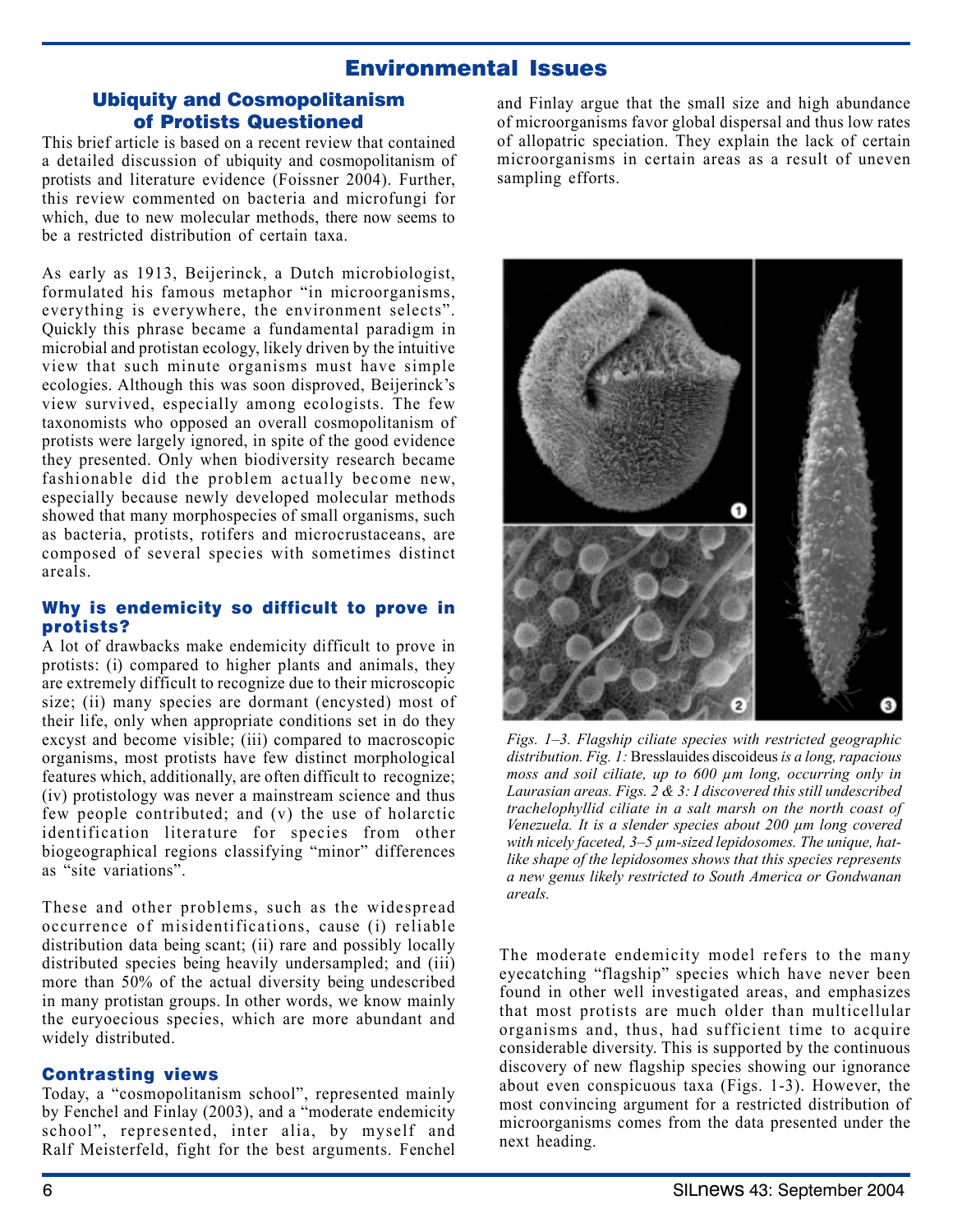#### Minuteness and high abundance do not necessarily cause global distribution: evidence from macrofungi, mosses, and ferns

Macrofungi, mosses and ferns often have larger areals than flowering plants and large animals. But few are true cosmopolitans and many of them have rather restricted areals, although their main dispersal means (spores) are usually in the size (5–50 ì m) of large bacteria and small protists and are produced in astronomical numbers. This simple fact, which has been completely ignored by the cosmopolitanism model, shows that there is no ecological or other reasons to assume global distribution of all protists.

### Conclusion: not everything is everywhere

Flagship species, reliable distribution data, and molecular investigations show that restricted geographic distribution of microorganisms occurs in limnetic, marine, terrestrial, and fossil ecosystems. The data available suggest a multifactorial model in which diversity, dispersal, and provincialism of microorganisms are determined by historic events (split of Pangaea etc.), time, small size, high individual numbers, and limited cyst viability. I estimate that about one third of the free-living protists, described and undescribed, have restricted distribution.

#### Key literature

Beijerinck M.W. 1913. De infusies en de ontdekking der bakteriën. Jaarboeck van de Koninklijke Akademie v. Wetenschappen. Müller, Amsterdam.

Fenchel T. and Finlay B.J. 2003. Is microbial diversity fundamentally different from biodiversity of larger animals and plants? *Europ. J. Protistol.* **39**:486–490.

Foissner W. 2004. Biogeography of microorganisms: a brief review emphasizing protists. *Antonie van Leeuwenhoeck* (in press).

*Wilhelm Foissner* Universität Salzburg Austria *eva.herzog@sbg.ac.at*

# Moving?

# Send your Change of Address to:

Prof. R.G. Wetzel Department of Environmental Sciences and Engineering School of Public Health The University of North Carolina 124 Rosenau Hall, CB# 7431 Chapel Hill North Carolina 27599-7431 USA *rwetzel@unc.edu* Phone: (919) 843-4916 Fax: (919) 843-4072

# Working Groups

# The African Great Lakes

SIL's African Great Lakes Group has had an important role in stimulating international research on the three largest East African lakes, the very deep rift valley lakes Tanganyika and Malawi and the huge  $(69,000 \text{ km}^2)$  but shallower Lake Victoria. This group was initiated in 1987 at the SIL Congress in New Zealand in response to reports that drilling for oil had started on the shores of Lake Tanganyika, which could endanger the priceless faunas, fisheries and water supplies of the four riparian countries: Tanzania, Zambia, Burundi and the Democratic Republic Congo. All three lakes support fisheries of vital importance for their rapidly rising human populations. They are also well known as biodiversity hotspots with spectacular endemic faunas including flocks of cichlid fishes unique to each of the lakes of international significance as they offer special opportunities to investigate how new species evolve and coexist.

The group's first task was to organize an international 'Symposium on Resource Use and Conservation of the African Great Lakes' on Lake Tanganyika at the University of Burundi in 1989 (Lowe-McConnell, *et al.* 1992). The widely circulated recommendations from this and subsequent meetings were then used to help obtain international funds for fisheries and biodiversity projects.

The 1990s saw a veritable explosion of research on all three lakes which are now facing serious threats caused by the rapid rise in human populations, leading to over fishing and pressures on their unique faunas from sedimentation and pollution following changes of land use in the lake basins. International projects, involving well over a hundred scientists, have concentrated on limnological conditions affecting fish production, the ecology of the communities, and underwater observations of behavior, spawning a huge bibliography of papers and widely scattered reports. Their findings, together with those from papers given at fisheries conferences and international symposia organized by specialist groups (IDEAL - International Decade of East African Lakes, SIAL - Speciation in Ancient Lakes, PARADI - Biological Diversity of African Fresh and Brackish Waters, and GLOW - Great Lakes of the World) have been collated and assessed as 'Recent Research in the African Great Lakes: fisheries, biodiversity and cichlid evolution' (Lowe-McConnell 2003). Published as a Special Issue of Freshwater Forum this can be obtained from the Freshwater Biological Association (contact: *info@fba.org.uk*) or the author (*ro.mcconnell@virgin.net).*

#### *References cited:*

Lowe-McConnell, R.H., Crul, R.M. and Roest, F.C. (eds) 1992. Symposium on resource use and conservation of the African Great Lakes. *Mitt. Internat. Vereini. Limnol.* **23**: 1-128.

Lowe-McConnell, R.H. 2003. Recent Research in the African Great Lakes: fisheries, biodiversity and cichlid evolution. Freshwater Forum, **20**:1-64. Freshwater Biological Association. Cumbria, UK.

*R.H. Lowe-McConnell* United Kingdom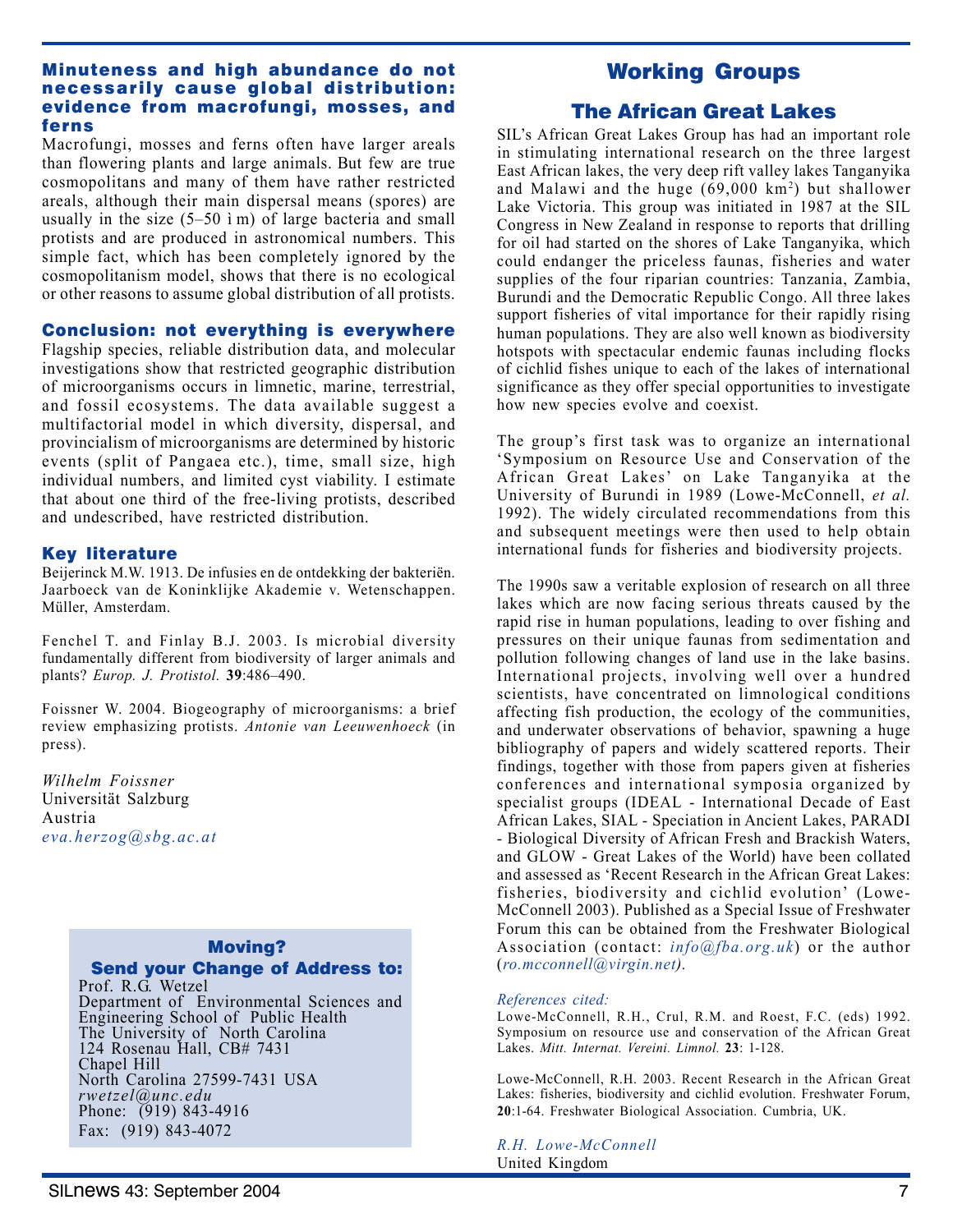# Book Reviews

### The Endemic Fishes of Lake Baikal

by Valentina G. Sideleva 270 pp., 2003, hardbound Backhuys Publishers, Leiden ISBN 90-5782-133-8 Euro 112.00

Valentina Sideleva is the authority on the 33 species of endemic cottid fishes of Lake Baikal, Siberia. She introduces the entire fish fauna of 55 native species and subspecies and five introduced species in Chapter 1, with synonomies, biogeography, and a review of previous work on Baikal and its life. Chapter 2 surveys habitats available in the lake's waters, with maps, charts and tables. Chapter 3 covers digestive anatomy and diets. Life histories, Chapter 4, range from *Cottocomephorus grewingkii* with a five-year life cycle and fast growth, to slow-growing *Asprocottus herzensteini*, a deep, benthic species 5 cm long, with fecundity of 11 eggs. At the other extreme, the two species of *Comephorus*, 10-21 cm long, bear thousands of live young. Chapters 5, 6, and 7 explore physiological adaptations to pressure, vision, and hemoglobin variation. Lateralis and neuromast anatomy are illustrated in Chapter 8. Chapters 9, 10, and 11 review karyotypes, otoliths, and mid-water adaptations; 12 synthesizes the trophic system of sculpins, Baikal seals, and other organisms.

Systematics is treated in Chapter 13, with distribution maps, tables of character data, vertical distributions, ratios, drawings, and keys. In Chapter 14, phylogenies are labeled with three pre-cladistic families: Cottidae, Comephoridae, and Abyssocottidae. Molecular analyses cited show the flock to be cladistically within the genus *Cottus*. Assumed rates of molecular evolution place origin of this diversity in the Pleistocene, but actual rates are probably slower. None of the phylogenies that include data from sculpins outside the lake show the Baikal sculpins to be monophyletic. Chapter 15 discusses the rich literature on Baikal speciation. Radiation of the diversity from two colonists in shallow waters to specialized species in deep and pelagic habitats, is hypothesized to follow a pattern of allotropic and allochronic isolation, with transitions to deep benthic and pelagic habitats.

In summary, this is a remarkable monograph on the most interesting example of rapid fish evolution in northernhemisphere fresh waters. It will be studied as the premier description of a temperate species flock.

*Gerald R. Smith* Museum of Zoology University of Michigan USA *grsmith@umich.edu*

# The Lakes Handbook: Volume 1 Limnology and Limnetic Ecology

Edited by P.E. O'Sullivan & C.S. Reynolds 712 pp., 2004, hardcover Blackwell Publishing Ltd. ISBN 0 632 04797 6 Euro 125.00/195.00 USD

This is the first of a two part set and provides the limnological and ecological basis for the second volume that will cover lake restoration and rehabilitation. The Editor's goals with the handbooks were to convey something of the extraordinary diversity of lakes basins and their ecologies, to reveal the common constraints that link the properties of water and to identify the fundamental knowledge required to support the management of quality and biotic outputs from lakes and reservoirs.

Volume 1 contains contributions from 19 scientists and starts with Reynolds' chapter on Lakes, limnology and limnetic ecology: towards a new synthesis. He points out that the whole concept of the ecosystem health of lakes, as well as the way that they are managed in order to achieve and maintain a sustainable condition, must now undergo careful revision in light of our new understanding on how lake ecosystems work. Seven chapters follow on the chemical and physical features of lakes. In the next chapter Colin Reynolds provides the general context for the remainder of the book that reviews the broad structure and general organization of limnetic communities (phytoplankton and macrophytes to pelagic microbes and fish) and their roles in energy flow and material processing in lakes. Here he raises the interesting point that there is still a tendency among researchers that have studied in great detail community function in a particular lake to believe that all lakes behave in more or less the same way. Reynolds makes the important point that while these types of studies are still needed, the 'true' limnologist needs to see a wider picture, to recognize the role of component processes in the behavior of a whole system. The final two chapters examine the Self-regulation of Limnetic Ecosystems and Paleolimnology.

The goal to provide a contemporary and accurate reflection of our current understanding of how lakes function was an ambitious one. The book (both volumes) took more than five years from conception to distribution. Some of this delay the editors accept while some was due to contributors that were unable to keep to the schedule, in some cases forcing their replacement. Four tragic events also contributed to this delay, the deaths of SIL members, Werner Stumm, Tommy Edmondson, Milan Straskraba and Bill Williams. Fortunately, their chapters have been included with minimal editing and additions by others. To try and reduce the impact of the delays, the editors were able to give contributors an opportunity to update their chapters. This has been variably successful in different chapters, but for the most part the reviews end in about 1998/99. Some may see this as a significant weakness of the handbook.

However, there are several good reasons to want to own the handbook. First, the editors have done an excellent job and all the chapters are well written, easy to read and well illustrated. With a book of this size it would be surprising not to find the occasional typographical error, as these can slip by the most careful scrutiny, such as the misspelling of 'ecosystms' in the title of Chapter 11. Second, it seems that contributors were not significantly restricted in the length of their contributions. As a result readers will appreciate the depth and detail of information in most chapters. In the case of the physical properties of lakes, there are three chapters devoted to different aspects. This is not to say that there are not omissions; for example, I found little about benthic microbial ecology or the role of lipids in lake processes. Third, the contributors provide a diverse and interesting array of examples from around the world to illustrate the points that they discuss.

With the cost of the book being higher than recent limnological textbooks, individuals may hesitate to purchase The Lake Handbook. However, the Editors and their contributors have provided a treasure chest of information. So while researchers may shy away from purchasing this book, they would be well advised to recommend it to their librarians.

*Richard D. Robarts* National Water Research Institute Canada *richard.robarts@ec.gc.ca*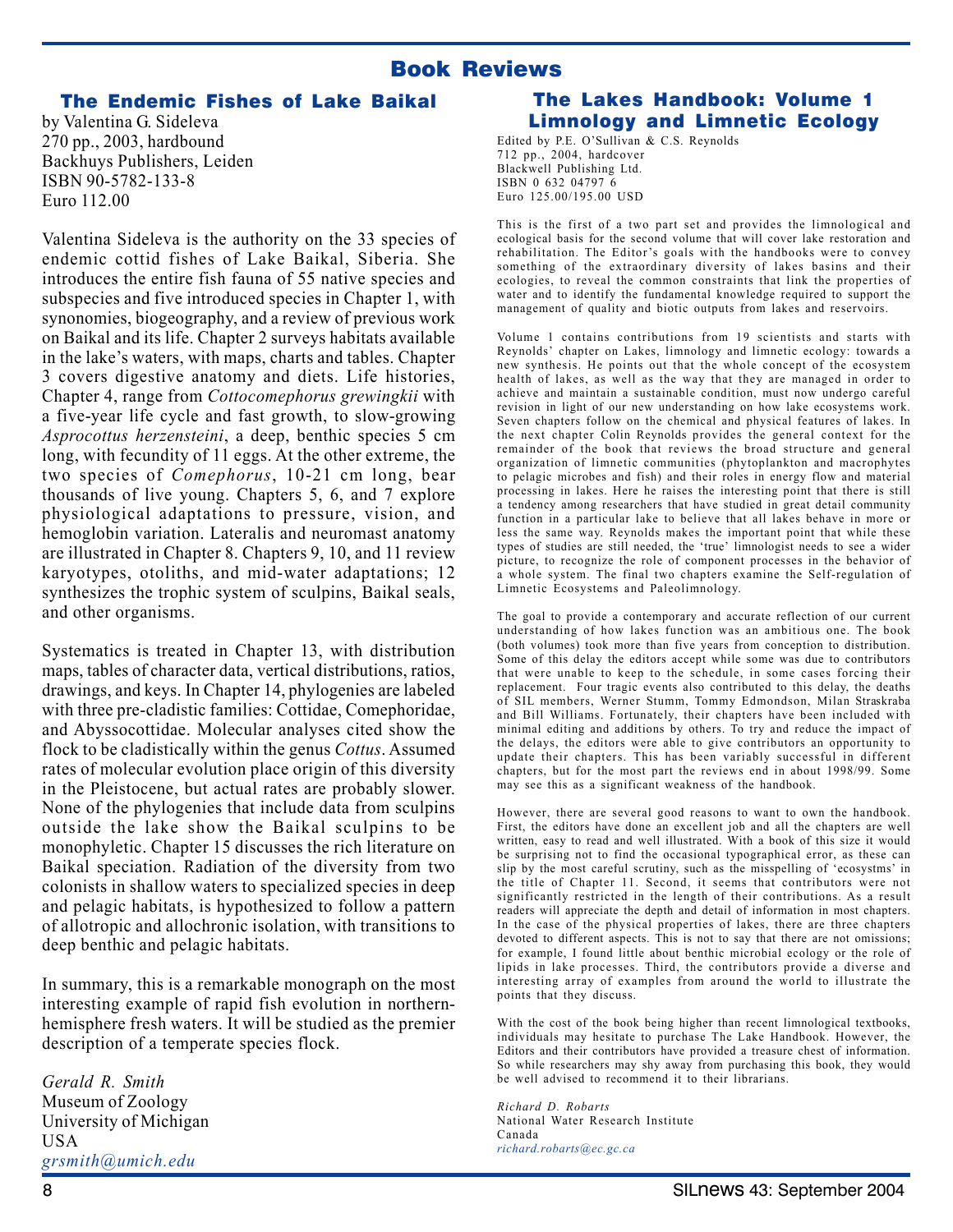### Antarctic Biology in a Global Context – Proceedings of the VIIIth SCAR International Biology Symposium, 2001, Amsterdam

Edited by H.L. Huiskes, W.W.C. Gieskes, J. Rozema, R.M.L. Schorno, S.M. van der Vies and W.J. Wolff 352 pp., 2003 Backhuys, Leiden ISBN 90-5782-079-X, Euro 120.00

This publication is the proceedings of the latest in the series of biology symposia sponsored by the Scientific Committee on Antarctic Research (SCAR). Such meetings are unusual in being focussed on a geographical region rather than topic, and as such cover a broad spectrum of biology from terrestrial to marine, pollutants to climate change, molecules to whales. The linking feature is the strong physical forcing by low temperature and ice/snow cover shared by all organisms and environments, and this is evident in many of the six themes into which the volume is divided. Those themes are; "The role of Antarctica in global patterns and processes"; "Climate change and increases in UV-B: Impacts and Responses"; "Adaptation and Evolution in Extreme Environments"; "Antarctic and Arctic Ecosystems, Poles Apart?"; "Biogeography and Biodiversity in Antarctic and Sub-Antarctic Systems"; "Antarctic Research, Human Impacts and Environmental Policy". The final section, "Outlook", which contains a single review of polar limnology may have been better placed within the other sections.

The nature of this book lends itself to purchase by institutions rather than individual specialists, few of whom are likely to find more than one or two of the papers of direct use. As an institutional resource, some of the overview chapters, which start most of the sections, do a good job of summarizing the current state of understanding of areas of Antarctic Biology. Three that stand out are those written by Karentz, "Environmental change in Antarctica: ecological impacts and responses"; the introductory chapter by Clarke on "Evolution, adaptation and diversity: global ecology in an Antarctic context"; and de Broyer *et al.*'s paper on "Biodiversity patterns in the Southern Ocean: lessons from Crustacea". These papers draw on multiple threads to provide new insights to Antarctic issues.

Some of the sections work better than others. The first, "The role of Antarctica in global patterns and processes" contains just four papers, none of which really address the theme. Instead we have three papers on distribution of organisms (ice algae, whales and vegetation/ permafrost) and one on carbon oxidation in lakes. These papers could perhaps have been better re-distributed in other sections of the volume, as they do not deliver on the theme. The second section is more focussed, containing three papers on UV impacts and two on climate change after Karentz's introduction. The UV papers address mechanisms for tolerating UV stress, an interesting development in this area where for many years there was a focus on the deleterious impacts of UV on organisms. Two interesting examples showing how Antarctic communities can respond quickly to artificial (Convey) or natural climate change (Gerighausen *et al.*) complete this section. An increased interest in long term observations and experiments is a welcome feature of several papers in this volume.

The third section, on adaptation and evolution, contains the greatest number of contributions. Di Prisco provides a comprehensive overview, and a series of papers on various aspects of the physiological, structural and behavioural adaptations to extreme environments by fish, birds and plants. A number of papers in this section seemed strangely out of place – notably papers dealing with iceberg scour communities and the trophic links amongst amphipods, petrel breeding strategies and the use of lipid markers to identify krill diets.

Section four is an interesting attempt at a bipolar perspective. An overview chapter reviews the similarities and differences in the two polar regions, then Vincent and Belzille compare the UV climate (one wonders why this paper is not in the strong UV and climate change section where it would fit excellently), and McMinn and Hegseth show striking similarities between sea ice algae from the two regions. Verde *et al.* compare cold adaptation of haemoglobin systems in Arctic fish with those of southern fish, and infer different evolutionary pathways – this paper links well with the evolution section of the volume.

The biogeography and biodiversity theme is something of a catch-all. Here we have papers on use of GIS approaches to model the distribution of larval fish and papers on seals, skuas, worms, cyanobacteria and fungi, with an interesting (unanswered) conundrum from Lewis-Smith on why two apparently unspecialized angiosperms have been the only ones to colonize the Antarctic in the Holocene. Good question.

The final main section addresses that unique Antarctic preoccupation – in a continent supposedly occupied for science, what impact are scientists having on the continent? In the most part the papers in this section deal with localized impacts – we need to look at the sections on climate change to consider more overarching impacts of human activities on Antarctica. The general conclusion is that human presence inevitably impacts on terrestrial, lacustrine and marine communities. Contaminants and altered community composition or population structure are reported in all of these papers. The point is made that contaminants (including invasive species) are often legacies of past modes of action, and that environmental protection is ever improving. Only one paper attempts to place impacts in any context, with Waterhouse advocating the use of state of the environment reporting as a framework for assessment.

The selection of the central theme for this conference shows how Antarctic Science has come to recognize that it must reach out of its political basis and become relevant in a global context. The volume begins to address this need, but few contributions really do focus on Antarctica in a global context. Instead the lasting flavour is of a summary of the breadth of work that is currently ongoing by national Antarctic research programmes, organized into, rather than structured around, a series of themes. One wonders whether the need to bring together scientists to address critical Antarctic questions could be better served by shifting the format for at least some SCAR meetings from presentation to workshop. Having said that, this volume is very well presented with a good index (though no author index), contains some genuinely interesting and innovative research and should be a useful addition to academic library shelves.

#### *Ian Hawes*

National Institute of Water & Atmospheric Research (Ltd.) New Zealand

*i.hawes@niwa.co.nz*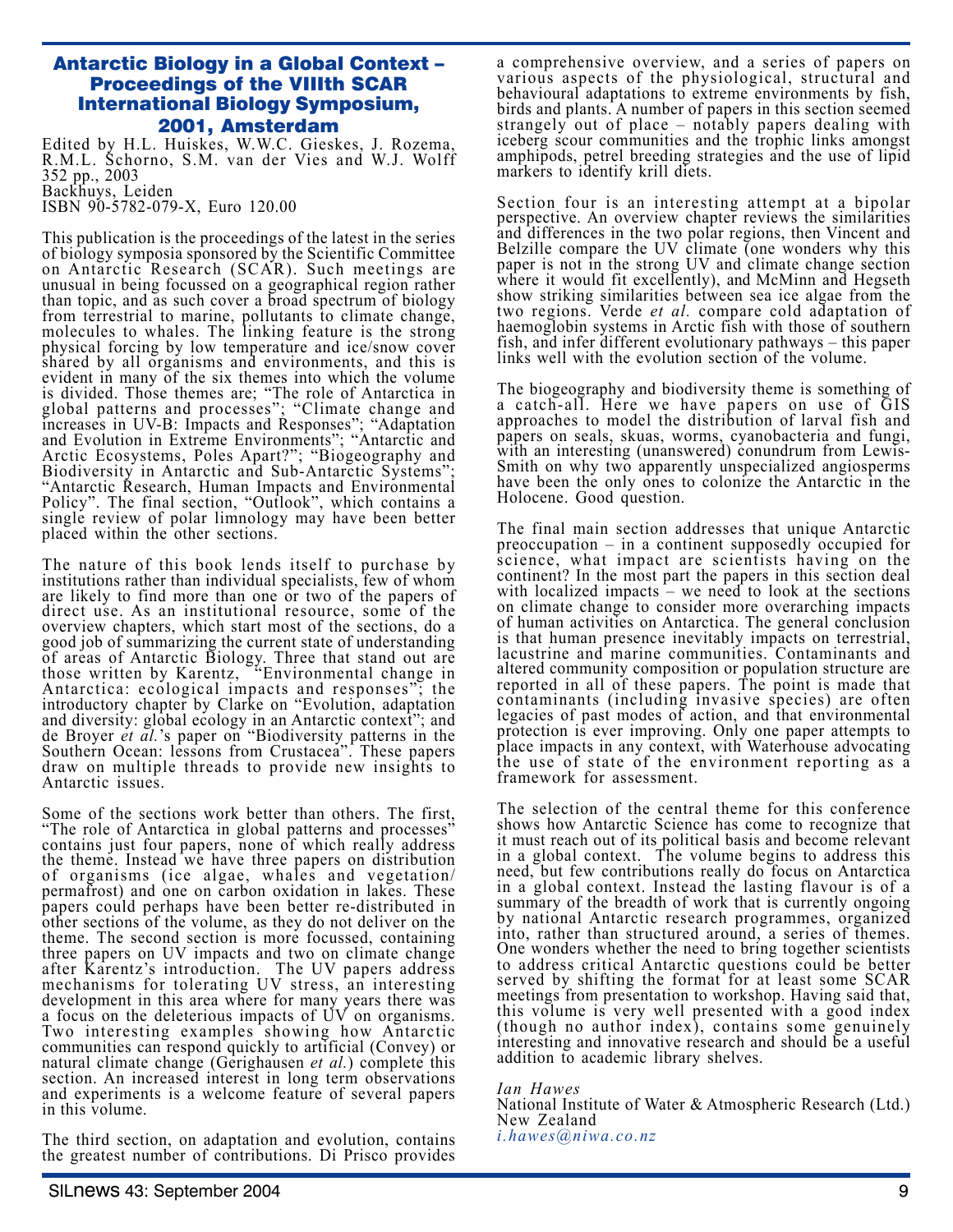# Towards a Theory of the Functioning of Aquatic Ecosystems

by Alexander F. Alimov 130 pp., 2003 Backhuys Publishers, Leiden ISBN 90-5782-134-6, Paperbound Euro 42.00

The ecosystem concept has experienced several decades of evolution and maturation. The complex nature of an ecosystem makes examination and quantifying of functional interrelationships among the many changing components most challenging. Many studies yield only pieces of the ecosystem analyses; others evaluate the dynamics of dominant components. Attempts to find order and consistency among relationships are perennial challenges, but also opportunities for understanding.

In this small book Alexander Alimov presents a succinct summary of major elements of a quantitative functional theory for aquatic ecosystems. Portions of these constructs were developed in an earlier book on production hydrobiology (Alimov 1989). The clear objective was to model interactions that result in observed production of biomass and biodiversity under various natural and anthropogenically modified environmental conditions. From these correlations, a degree of prediction may emerge toward the direction of potential changes in ecosystems as environmental conditions change.

The initial chapter addresses the abundance and dynamics of communities of organisms in aquatic ecosystems. Organism abundance, biomass, and diversity are related to each other and many habitat and system environmental parameters of broad range (e.g., drainage basin size, BOD, phytoplankton production, etc.). The second chapter addresses the dynamics of biomass of populations, communities (trophic levels), and ecosystems, almost entirely restricted to phytoplankton, zooplankton, and zoobenthos. Productivity of lakes and reservoirs is addressed in the third chapter. Although the bias toward pelagic production prevails, some attention is given to macrophytes and periphyton, although based largely on old and outdated data from the International Biological Programme (IBP). Within these limitations, many of the correlations of productivity with other parameters (temperature, latitude, nutrients, respiration, diversity, etc.) are useful and indeed often insightful.

The fourth chapter addresses biotic balances and energy flows in ecosystems in which fluxes and efficiencies of transfers among pelagic biota and benthic animals are evaluated, based almost entirely on Russian and IBP data. Expectations for balance and implications when the values do not balance are not discussed adequately, particularly in relation to the importance of allochthonous organic matter inputs and especially their utilization. The data do support, however, the conclusion formed decades ago that lakes are net heterotrophic and a major portion of their material and energy derives from external sources.

The subject of cycling of nutrients ('flows of matter') in the fifth chapter is much more controversial. Predation by macrozooplankton and benthic animals are considered the dominant pathway for phosphorus (P) recycling from and for phytoplankton. Bacterial and protistan recycling is considered small and negligible without any support data or consideration of nonpredatory mortality (genetically programmed death, viral lysis, extracellular exudations, etc. or other sources of mortality; e.g., Wetzel 1995, 2001). Alimov is correct in stating that the data on such matter flows in ecosystems are very difficult to quantify. The data presented, however, are misleading quantitatively and conceptually, highly biased to macroanimals, and do not allow the author to draw such major conclusions of ecosystem operation. The concluding statement that fish control high diversity of aquatic ecosystems is totally unsubstantiated. The section on information flows evaluates negentropy in relation to nucleotides as carriers of information and changes in entropy. This interesting subject, buried in roots particularly by Patten (1985) and Odum (1983), needs much further elaboration by Alimov in this section to be convincing, particularly in relation to his theme of biodiversity and flows of phosphorus by animals. The essential differences between P-mass and P-turnover rates in animals are not treated and these components are not compared to the other multiple elemental turnover rates within the *entire* ecosystem.

The sixth chapter addresses stability and resilience ('steadiness' or constancy) of aquatic ecosystems in response to natural or anthropogenic environmental alterations. Alimov's primary index to quantify responses is variability of dynamics of biomass, because 'all functional and structural characteristics of ecosystems …. are related to biomass'. Some statements of correlation (e.g., water transparency inversely to community and ecosystem stability) are functionally simplistic and misleading. In the end, the author states that stability, particularly in relation to biodiversity, is coupled to the adaptive capabilities of organisms, which has long been known to be within the genetically determined physiological tolerances of the individual species.

Functional biological patterns are treated in the final chapter. Because of ecosystem complexity, a systems approach is invoked to analyze functional patterns using simple ecosystem models. Basic rate constants were set for processes without explanation and components were based on phosphorus, assuming a constant mass of phosphorus per energy content of organic matter. Model outcomes were determined among phytoplankton, zooplankton, macrozoobenthos, and fish under different theoretical states of eutrophication, purported community simplification, and changed stability. Examples were given of the predation-based alterations of community structure from Russian studies.

A number of relationships are discussed as novel but in reality have been developed long ago in many uncited works. Common to much Russian scientific literature, productivity is reported in terms of energy fluxes  $(kcal m<sup>2</sup> yr<sup>-1</sup>)$ , which is a bit awkward as conversions to the usual carbon values is variable and not direct. A large number of ambiguous undefined words and phases are used (e.g., lake capacity, specific production, vegetation season, etc.) without any or adequate explanation. Often equation parameters are undefined or defined many chapters earlier in the book, which makes interpretations difficult. Some excellent ideas, such as 'internal stabilizing mechanisms', are never pursued in sufficient detail to gain an appreciation of their validity.

Perhaps my greatest difficulty is the presentation of many correlations among different components and their dynamics. The causes underlying these relationships are rarely discussed, often implied or assumed, and never treated in detail. As a result, I would be enthusiastic in using this book in a seminar discussion series with graduate students, but many of the relationships will need to be discussed in detail with full explanations and with a historical background that is not presented in the book. Interpretations and support data are strongly biased to Russian works, and many seminal studies and data are not included. Many of these other studies would have greatly strengthened some of Alimov's arguments, and in some cases would have demonstrated quite different conclusions. For example, the statement that biomass turnover rates are low in aquatic ecosystems ( $P/B$  coefficients = ca. 1) is wrong, because all of these ecosystems are totally dominated in species, energy, and material fluxes by organisms less than 100 µm in size with much higher P/B ratios.

In summary, Alimov's treatment presents many interesting and most useful relationships in a concise direct form. Many conclusions are drawn without substantiation or from a strictly predation-based perspective. Although the latter is very useful among trophic levels, it ignores major components of energy and material fluxes and their regulation and does not adequately reflect the operation of aquatic ecosystems. The book provides many insights but must be read carefully and critically.

#### References Cited:

Alimov, A.F. 1989. Vvedeniye v produktsionnuyu gidrobiologiyu (An introduction to production hydrobiology). Gidrometeoizdat, Lenningrad.

Odum, E.P. 1983. Basic Ecology. Saunders College Publ., Philadelphia. 613 pp.

Patten, B.C. 1985. Energy cycling in the ecosystem. *Ecol. Model.* **28**:1-71.

Wetzel, R.G. 1995. Death, detritus, and energy flow in aquatic ecosystems. *Freshwat. Biol.* **33**:83-89.

Wetzel, R.G. 2001. Limnology:Lake and River Ecosystems. 3rd Edition. Academic Press, San Diego. 1006 pp.

*Robert G. Wetzel* University of North Carolina USA *rwetzel@unc.edu*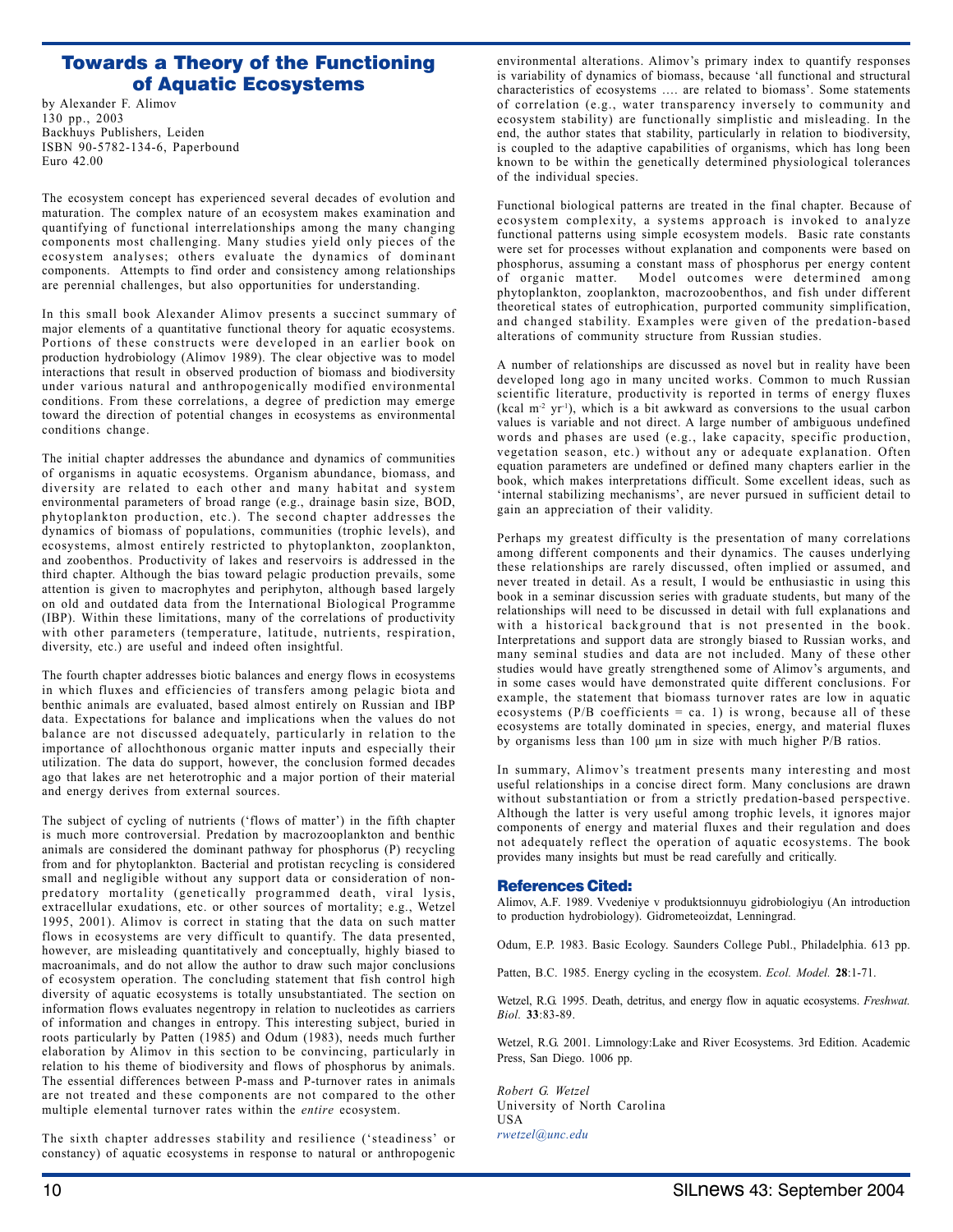# *Rectification with the correct password* Hydrobiologia – Free Access for SIL Members

Kluwer offers SIL members free access to all online content of *Hydrobiologia*. Visit *www.kluweronline.com/issn/0018- 8158* and browse through all the online issues and download as many articles as you like. Articles from 1997 to now are available.

*Hydrobiologia* publishes original articles in the fields of fundamental limnology and marine biology.

A wide range of papers is published,<br>including ecology, physiology,  $\epsilon$  ecology, physiology, biogeography, methodology and taxonomy. Applied (technological) papers are also published, provided they are of general interest and not solely technical in nature. Occasionally very long papers, reviews and special issues are published at the invitation of the Editors, as are the proceedings of relevant, specialized symposia, e.g., Seaweed; Saline Lakes; Sediment/Water<br>Interactions; Rotifer; Aquatic Interactions; Oligochaete Biology; Turbellaria; Copepoda and Cladocera; Tropical Limnology/high-latitude Limnology; and recently North Sea-Estuaries Interactions; Phosphorus in Freshwater Ecosystems and Expected Effects of Climatic Change on Marine Coastal Ecosystems.

Purely descriptive work, whether limnological, ecological or taxonomic, can only be considered if it is firmly embedded in a larger biological framework.

#### **How do you receive FREE access to ALL Online issues until December 31, 2004?**

- Visit *www.kluweronline.com/issn/ 0018-8158*
- Go to the login area on the top right-<br>hand of the screen and login with your complimentary password:
	- User **ID**: silmember<br>• Password: Hydrobiol **• Password:** Hydrobiologia (please type in user ID and password exactly as they appear here, including capital letters).
- Browse through the contents.
- Select the article you would like to read.
- Read and download as many articles as you like *until December 31, 2004.*

For more information please contact:

*Christel Keurentjes Christel.keurentjes@wkap.nl*

# Calendar of Events

NALMS 2004: Lakes: Habitat for Fish, Habitat for People - 24th International Symposium of the North American Lake Management Society. 3 - 5 November 2004 Victoria, British Columbia, Canada Visit *www.nalms.org* for registration materials, complete details and information.

International Symposium on World Subterranean Biodiversity. 8 - 10 December 2004 Claude Bernard University - Lyon 1 In Villeurbanne, France Contact: Janine Gibert/Annick Papin PASCALIS Université Claude Bernard Lyon I **HBES** Bât. FOREL/403 43 Bd du 11 Novembre 1918 F-69622 VILLEURBANNE CEDEX France Fax: 33 (0) 472 43 15 23 *pascalis@univ-lyon1.fr http://www.pascalis-project.com/*

#### 2005

Third International Conference on Remediation of Contaminated Sediments. 24 - 27 January 2005 New Orleans, Louisiana USA Contacts: Questions on abstract submission and review and short course proposals: Gina Melaragno Phone (614) 424-7866 *sedimentscon@battelle.org* Conference co-sponsorship, exhibits, or registrations: The Conference Group 1580 Fishinger Road Columbus, Ohio 43221 *info@confgroupinc.com* Phone 1 800 783-6338 (U.S. and Canada) or (614) 488-2030 Fax (614) 488-5747 *www.battelle.org/sedimentscon*

International Symposium on the Eutrophication Process and Control in Large Shallow Lakes (With Special Reference to Lake Taihu, a Shallow Subtropical Chinese Lake). 22-26 April 2005 Nanjing-Wuxi, China Contact: Ms. Yafen Chen Nanjing Institute of Geography and Limnology Chinese Academy of Sciences 73 East Beijing Road Nanjing 21008, China Tel: +86-25-86882022 Fax: +86-25-57714759 *chenyf@niglas.ac.cn*

53rd Annual Meeting North American Benthological Society. 23 - 27 May 2005 *http://www.benthos.org/*

5th conference on the Ecology and Management of Shallow Lakes (Shallow Lakes 2005). "Shallow lakes in a changing world" 5 - 9 June 2005 Dalfsen, the Netherlands Contact: Conference secretariat Shallow Lakes 2005 c/o NecoV (Netherlands-Flemish Ecology Society) Mozartstraat 53A 6661 BH Elst The Netherlands *administratie@necov.org www.shallowlakes.nl*

The Eighth International In Situ and On-Site Bioremediation Symposium. 6 - 9 June 2005 Baltimore, Maryland, USA Contacts: For questions about submission of abstracts or short course proposals: Gina Melarango 614 424-7866 *biosymp@battelle.org* Inquiries about co-sponsorship, exhibits, or registration may be addressed to: The Conference Group (phone 1 800 783-6338 U.S.A. & Canada) or  $(614)$  488-2030 Fax: (614) 488-5747 *info@confgroupinc.com www.battelle.org/biosymp*

#### International Symposium on Wetland Pollutant Dynamics and Control Conference.

4 - 8 September 2005 Ghent, Belgium Contact: ir. Gijs Du Laing Laboratory of Analytical Chemistry and Applied Ecochemistry Coupure Links 653 9000 Gen, Belgium Tel: +32 9 264 59 95 Fax: +32 9 264 62 32 *wetpol@biomath.ugent.be http://biomath.ugent.be/~wetpol*

2005 International Symposium of the North American Lake Management Society. 8 - 11 November 2005 Madison, Wisconsin, USA Contact: Dr. Jeffrey A. Thornton, Chair Host Committee in Waukesha, Wisconsin *jthornton@sewrpc.org* or *iems@aol.com* Phone:  $+1$  262 547-6721 x 237 Fax: +1 262 547-1103 *www.nalms.org*

#### 2006

The Tenth International Symposium on Aquatic Oligochaete Biology. Tentatively scheduled to convene at: The Institute of Hydrobiology Chinese Academy of Sciences, Wuhan, China Contact: Dr. Hongzhu Wang, D.Sc. Associate Professor Institute of Hydrobiology Chinese Academy of Sciences Hubei, Wuhan 430072 People's Republic of China *wanghz@ihb.ac.cn* Tel: +86 27 87647719 Fax: +86 27 87647664